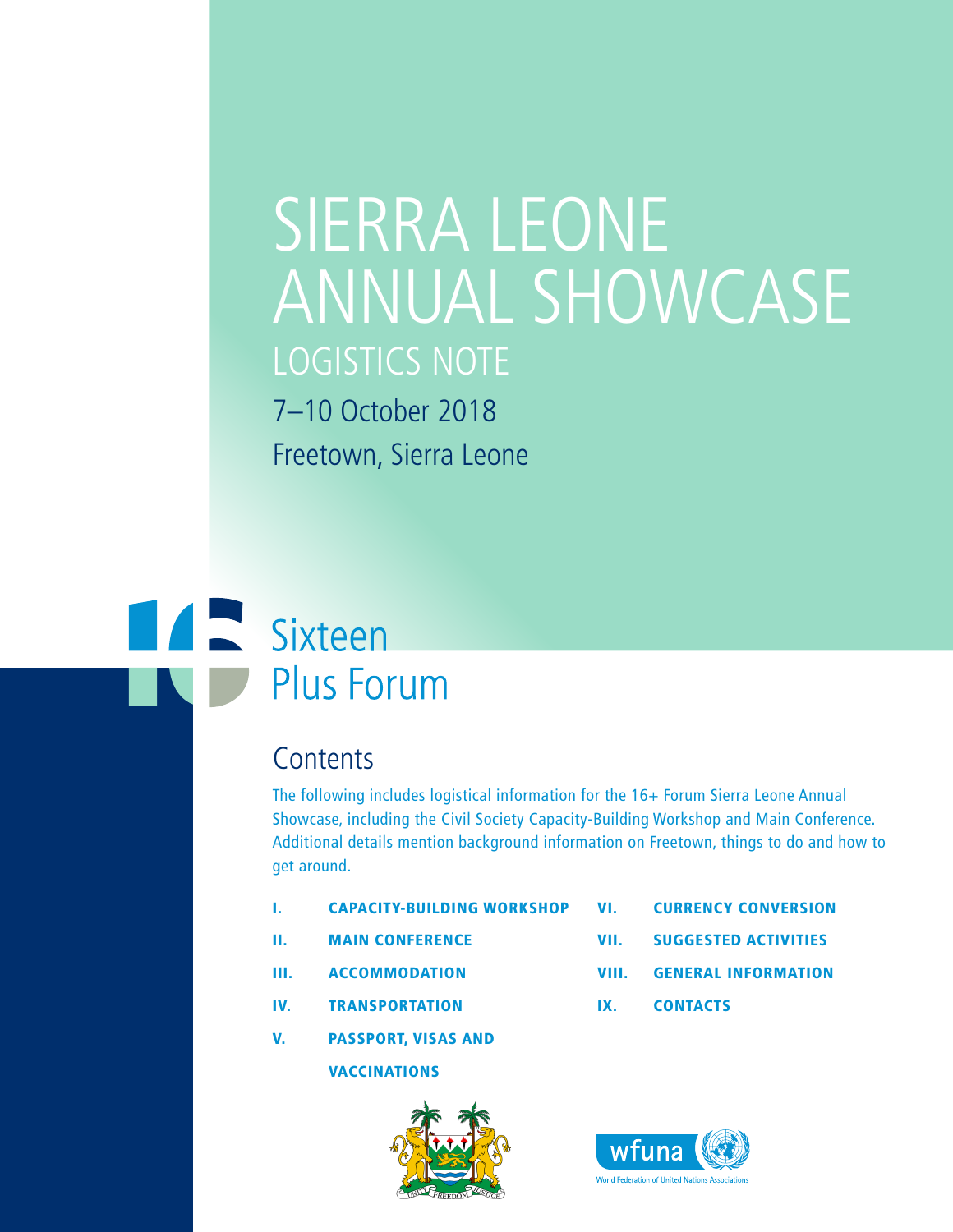### **A** Sixteen Plus Forum

# I. Capacity-Building Workshop

Sunday, 7 October 2018 1:15 PM – 6:30 PM

**Venue:** Radisson Blu Mammy Yoko Hotel **12:30 PM** Registration

A detailed agenda for the workshop will be sent in advance, and coffee and tea will be available at the workshop.

# II. Main Conference

#### i. Field Visits

#### Monday, 8 October 2018

**8:00 AM** Registration continued from night before

#### **Venues**:

2

- The Legal Aid Board, Waterloo
- Fambul Tok for Civil Society presentations
- Ministry of Foreign Affairs for Government site visit and presentations

More details to be found in the agenda.





Home Suites Boutique

#### ii. Official Welcome Reception

Monday, 8 October 2018

6:30 PM – 8:30 PM

Location: Radisson Blu Mammy Yoko Hotel

iii. Main Conference Location

#### Tuesday 9 – Wednesday 10, October 2018

**Conference Venue**: Radisson Blu Mammy Yoko Hotel

**8:00 AM** Final Registration

Lunch will be provided at the conference location on Tuesday and Wednesday.

#### iv. Conference Documentation

The Concept Note, Full Agenda, Participant List and Panelist Biographies will be available in the welcome packets provided once in Freetown.

PHOTO CREDIT: MICHAEL DUFF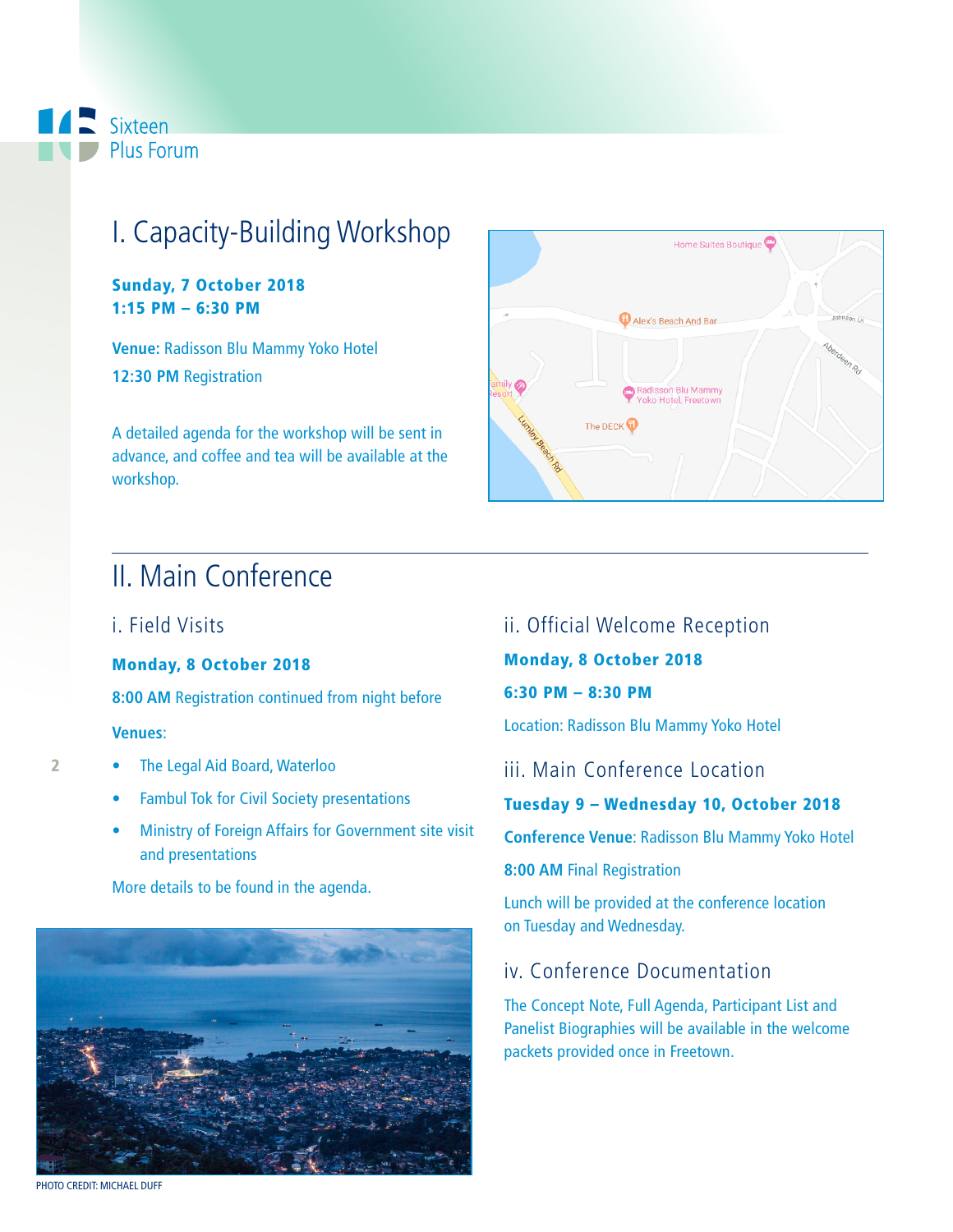### Sixteen Plus Forum

# III. Accommodation

Radisson Blu Mammy Yoko Hotel

17 Lumley Beach Road Aberdeen, Freetown Phone: +232 79-454-000

Contact: reservations.freetown@radissonblu.com

### IV. Transportation

#### Getting from the Airport to the Hotel

The Radisson is located about 35 km southwest of Lungi International Airport (FNA). The airport and Freetown are separated by the Sierra Leone River and will require participants to travel via water taxis. Seacoach Express tickets cost 32 USD with a journey time of around 25 – 30 minutes. Travel time from Lungi Airport to the Radisson Hotel is an estimated one and a half hours.

Upon arrival to Lungi Airport, participants will need to take a shuttle to the water taxi station. Once in Freetown, participants must take a shuttle to the Radisson hotel. The 16+ Forum can help arrange transport for participants if needed.

Check-in: 3:00 PM Check-out: 12:00 PM

Free WiFi is available at the hotel. Breakfast is served from 7:00 AM – 8:30 AM.

Seacoach Express +232 76-55-11-55 Micah Attah Tanimu mike.seacoach@gmail.com

#### Getting to Field Visit

Buses will be waiting in front of the Radisson Hotel to take participants to the field visit location and back to the Radisson. Bus departure times can be found in the Agenda.

#### Getting around in Freetown

Public transportation is available, but taxis are recommended. For information or contact information for taxis, please consult the Radisson concierge desk.

# V. Passports, Visas and Vaccinations

#### Passports

All visitors to Sierra Leone are required to carry a valid passport with a validity period of six months minimum.

#### Visas

All persons entering Sierra Leone must have a valid passport or travel document with a validity period of six months or more. Citizens of ECOWAS do not require a visa to enter the country. Unless you have specified you need a visa upon arrival, participants are required to obtain their own visas in advance. The cost of visas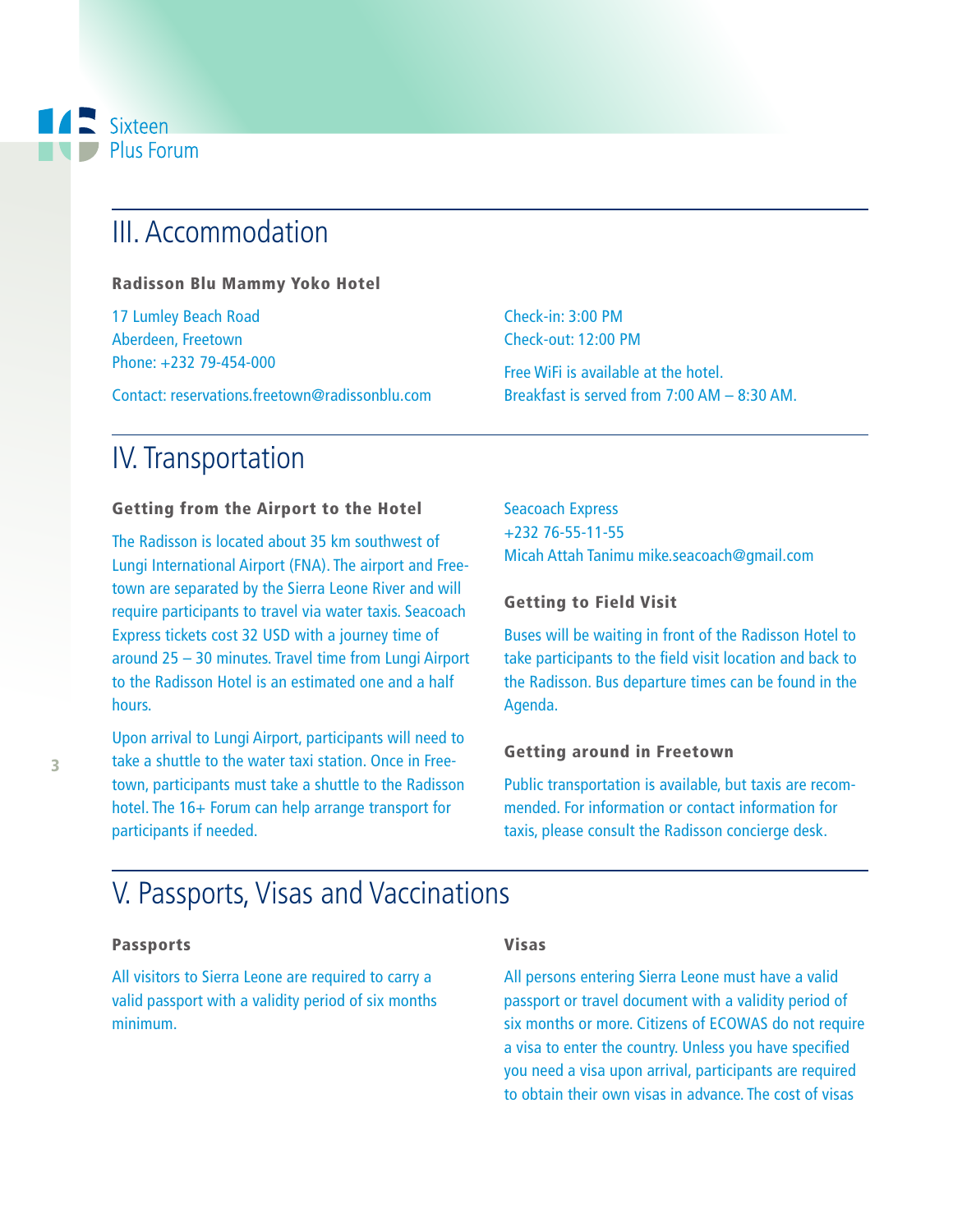varies by nationality and fees for diplomatic visas will be waived. It is advisable to travel with all Government issued letters of support for the 16+ Forum Annual Showcase and proof of accomodation from the Radisson Blu Hotel.

# VI. Currency Conversion

The national currency is the Leone (SLL). Foreign currency can be exchanged at commercial banks and Foreign Exchange Bureaus.

For ease of exchange, it is advisable to bring cash. A bank with currency exchange is located inside the Radisson Hotel.

# VII. Suggested Activities

**River Number Two Beach** is just 30 km south of Freetown. Deck chairs let visitors soak up the stunning backdrop of rolling green mountains, while freshly caught barracuda and prawns are grilled to order.

**Tokeh Beach** is located approximately 32 km east of Freetown and is one of the largest and most attractive beaches in West Africa. The town of Tokeh is also known for its mountains, forests, resort hotels and neaby Tokeh island.

**Tacugama Chimpanzee Sanctuary** is located 40 minutes outside of Freetown and set high in the hills of the Western Area Forest Reserve. The 100-acre sanctuary is 10 minutes past the historic mountain village of Regent. Daily tours are available during the hours of 10:00 AM to 5:00 PM.

#### Vaccinations

A vaccination certificate for yellow fever is required for entry into Sierra Leone. It is advisable to take anti-malaria tablets and consult your doctor before traveling.

Credit cards (American Express, MasterCard and Visa) can be used to settle bills in hotels and restaurants.

 $1$  USD = 8,390 SLL 1 EUR = 9,777 SLL

Restaurants

- Papaya Restaurant, 9 Lumley Beach Road
- Lagoonda Restaurant, 53 Cape Road
- Pearl Cafe, 14 Lumley Beach Road
- Roys Restaurant, 54 Lumley Beach Road
- Shangri La Restaurant, Lumley Beach
- Gigibonta Restaurant, Lumley Beach